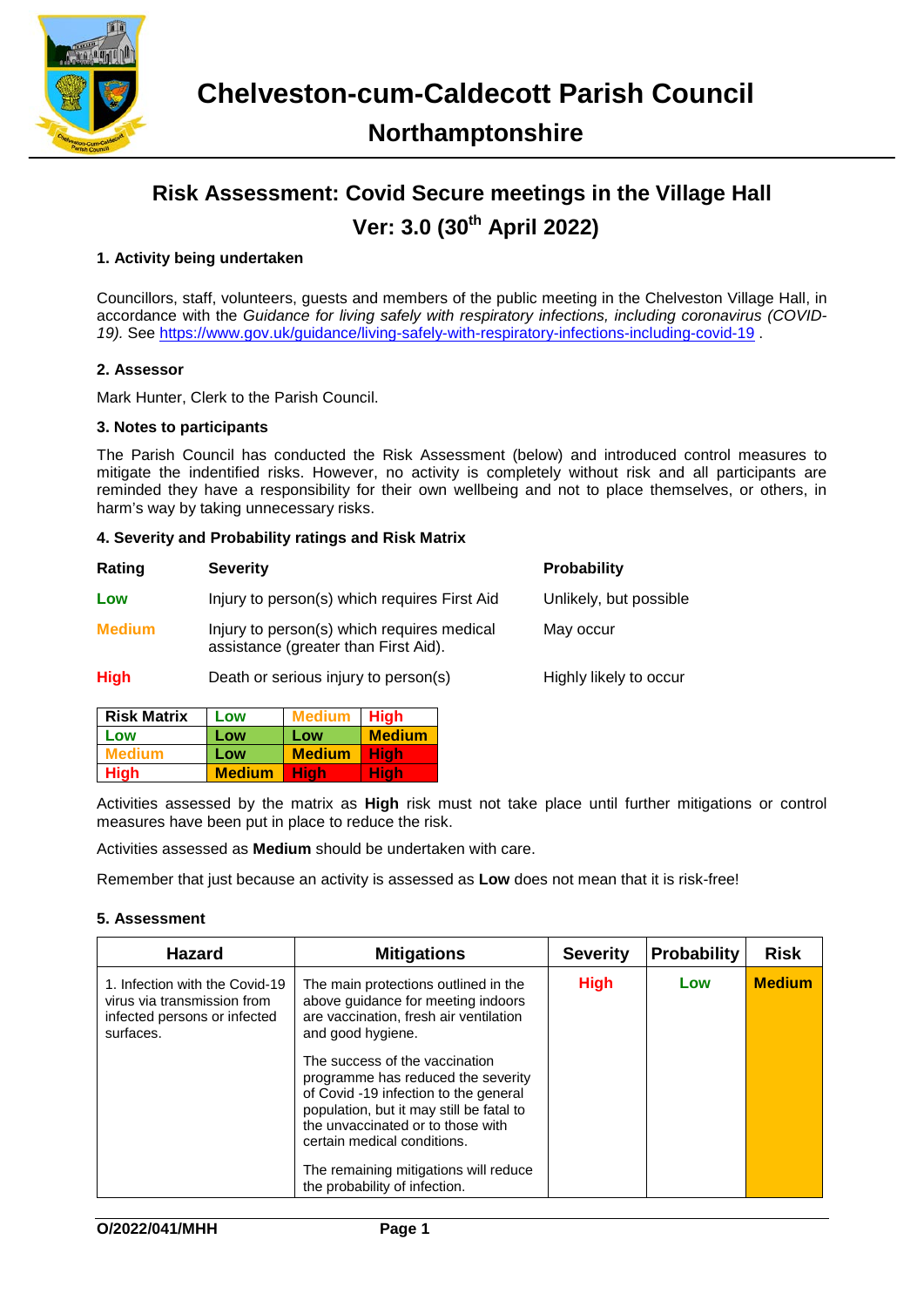

# **Chelveston-cum-Caldecott Parish Council**

# **Northamptonshire**

| a. The Village Hall benefits from an<br>enhanced cleaning regime.                                                                                               |  |  |
|-----------------------------------------------------------------------------------------------------------------------------------------------------------------|--|--|
| b. Hand sanitiser dispensers are<br>provided at both front and rear doors.                                                                                      |  |  |
| c. There are two air medical grade<br>scrubbers, one in each in room 1 & 2,<br>which will be in operation before and<br>during the meeting.                     |  |  |
| d. The front door in room 1 and the<br>fire exit door in room 2 will be open to<br>allow a fresh air flow.                                                      |  |  |
| e. There is a $CO2$ monitor in room 1<br>which will alarm if the $CO2$ levels in<br>the hall rise above a threshold<br>(indicator of insufficient ventilation). |  |  |
| f. The public and guests will be<br>recommended to sit in family groups<br>in room 2.                                                                           |  |  |
| g. The Council will sit in room 1 in a U<br>table configuration, with a minimum of<br>2m face to face separation.                                               |  |  |

Signed …………………………….. (Clerk) 30th April 2022.

Ver 1.0 original adopted 12<sup>th</sup> May 2021.

- Ver 2.0 updated and adopted 14<sup>th</sup> February 2022.
- Ver 3.0 updated and adopted xxxxx 2022.